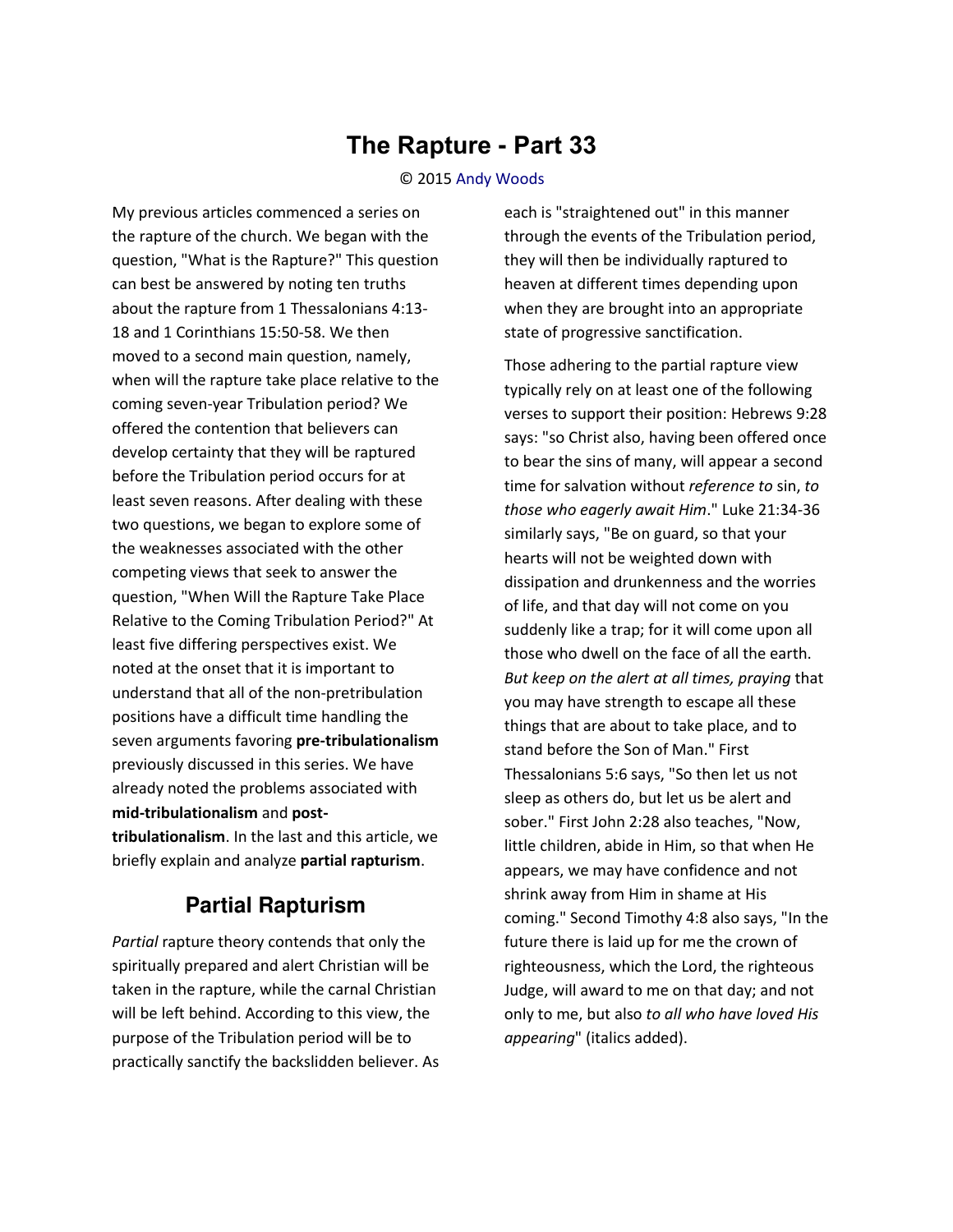At first glance these verses seem to teach that only those Christians who are eagerly waiting for Christ and who are spiritually sober, watchful and prayerful will be taken in the rapture. Thus, the carnal Christian, or those "backslidden" Christians who do not share these spiritual qualities, will be left behind to experience the Tribulation period. However, there are at least *ten* problems with the partial rapture point of view. In the last installment we noted the first five of these ten problems: 1. Every blessing that the Christian receives from God is given on the basis of His grace as opposed to human effort. 2. Symbolic parallels mandate that carnal as well as sanctified Christians will be taken up in the rapture. 3. The promise of the rapture is mentioned in Paul's letter to the carnal Corinthian church. 4. A partial rapture would sever Christ's body. 5. The partial rapture view subjects believers to God's wrath. Let's now examine the remaining *five* problems with partial rapturism.

6. *Partial rapturism makes the Bema Seat Judgment unnecessary*. The purpose of the judgment seat of rewards following the rapture is to reward faithful believers as well as not reward those believers who were unfaithful upon the earth following their spiritual birth (1 Cor. 3:10-15). Yet, partial rapturism makes participation in the rapture the reward for faithfulness. If faithful believers have already been rewarded by being included in the rapture, what then would be the purpose for the judgment seat of rewards or Bema seat Judgment? Faithfulness and unfaithfulness will have already been rewarded based upon participation in the

rapture, or lack thereof, making the Bema Seat Judgment of rewards unnecessary.

7. *Partial rapturists never objectively quantify the exact degree of faithfulness or spiritual maturity that is necessary to participate in the rapture*. For example, how long and intense does your prayer life have to be in order to be considered worthy of the rapture? How much of your thought life must be under divine control? What if a person has two unspiritual thoughts per day? Would that amount disqualify him from participation in the rapture? Hitchcock notes, "If the timing of our translation to heaven depends on our own spiritual maturity or readiness, how ready do we have to be? What degree of maturity or readiness is required to make it in the first group? The Bible never says."<sup>1</sup>

8. Partial rapturists appear individually biased. Hitchcock observes:

Every person I've ever met who believes in the partial Rapture view believes that he or she will be included in the first group that goes before the Tribulation. They always believe in the pre-Tribulationist view for themselves. It's those other unfortunate believers who will have to go through varying degrees of tribulation before they can be caught up to heaven. But why believe that you are worthy for this special reward while other believers are not? It is inconsistent.<sup>2</sup>

l

<sup>1</sup> Mark Hitchcock, *Could the Rapture Happen Today?* (Sisters, OR: Multnomah, 2005), 68.  $<sup>2</sup>$  Ibid.</sup>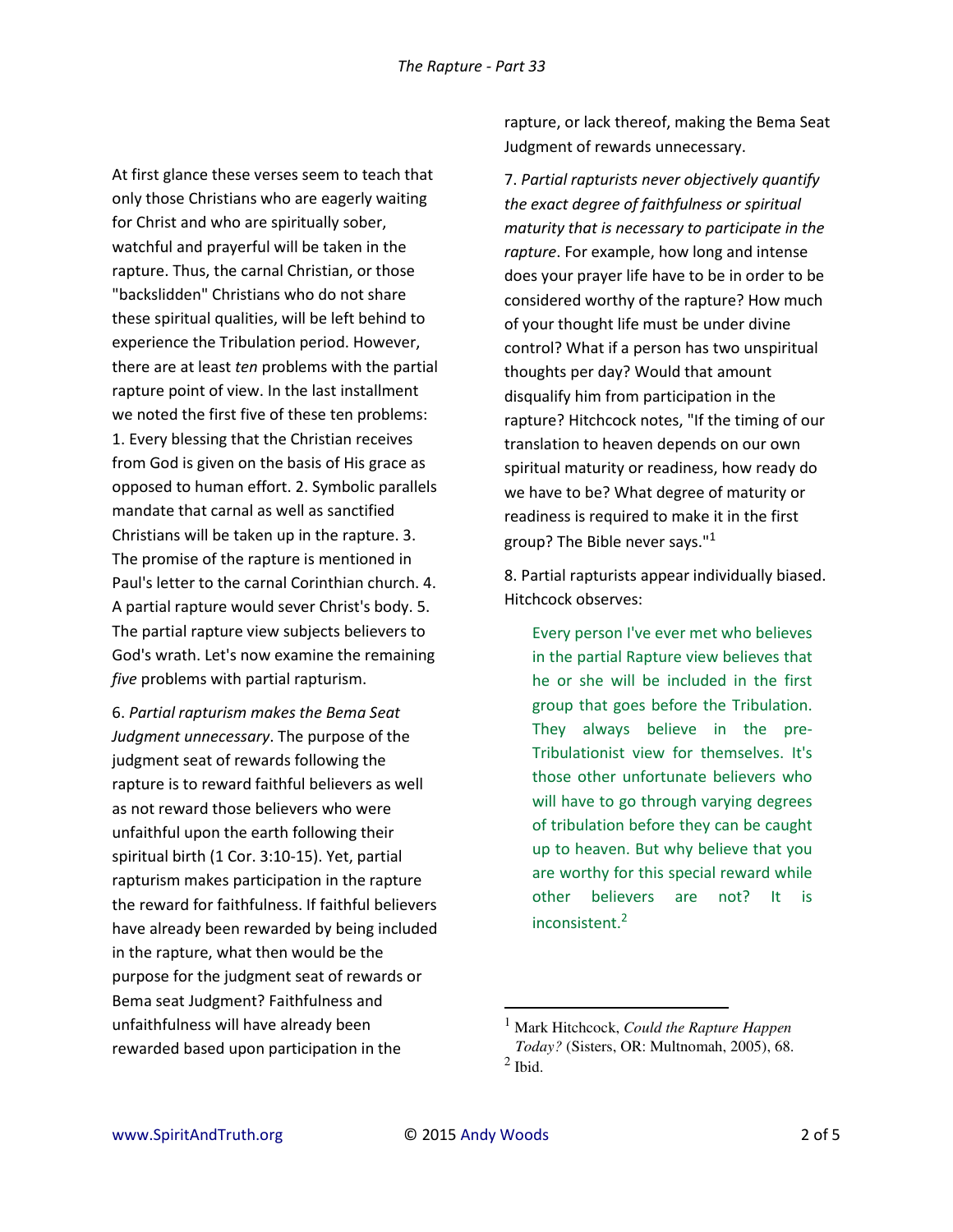9. *Partial rapturists dispensationally misapply Bible passages*. Partial rapturists frequently quote from passages from the Olivet Discourse (Matt. 24–25), such as the Parable of the Wise Slave (Matt. 24:45-51) or the Parable of the Ten Virgins (Matt. 25:1-13), where it appears that Christ is only coming back for those who are faithful. However, since the Olivet Discourse exclusively concerns God's future plans for Israel rather than the church (Matt. 24:20), partial rapturists indiscriminately apply these passages to Christ's church when in actuality their context concerns God's future plans for Israel rather than the church. Concerning the partial rapturists appeal to the Parable of the Wise Slave (Matt. 24:45-51), Walvoord explains:

Following the strict rules of exegesis, the context indicates that the subject is the second coming of Christ to the earth not the rapture of the church. Although many expositors have attempted to make this whole discourse apply to the church, or at least from Matthew 24:45 make an application of the general truth of Christ's coming to the rapture of the church, as seen in previous study the evidence is quite insufficient. There is no clear distinction between the illustrations before Matthew 24:45 and those which follow. Neither the church nor the rapture are in view. Inasmuch as the rapture (John 14:1–3) had not yet been revealed, it is questionable whether Christ would have tried to teach His disciples using an illustration of a truth that was not even known to them at this time. Interpretation,

therefore, must relate this passage to the context, namely, the doctrine of the second coming of Christ to establish His earthly kingdom.<sup>3</sup>

Also, note Ron Rhodes' criticism regarding how partial rapturists misapply Christ's Parable of the Ten Virgins:

This view is based on the parable of the 10 virgins – depicting five virgins being prepared and five unprepared (Matthew 25:1–13). This is interpreted to mean that only faithful, and watchful Christians will be raptured...Pretribulationalists respond that Matthew 25:1–13 has nothing to do with the rapture. Those virgins who are "unprepared" apparently represent people living during the tribulation period who are unprepared for Christ's second coming (seven years after the rapture).<sup>4</sup>

Garland also observes how partial rapturist Peters dispensationally misapplies numerous passages:

I believe that Peters is mistaken in confounding various thief passages with the coming of the Lord for the church (e.g., [Mat. 24:37-44,](http://www.spiritandtruth.org/teaching/37-08.htm) Luke [17:26-37\)](http://www.spiritandtruth.org/bibles/nasb/b42c017.htm#Luke_C17V26). Where these passage speak of "one taken . . . another left," Peters falls into

 $\overline{a}$ 

<sup>&</sup>lt;sup>3</sup> John F. Walvoord, "Christ's Olivet Discourse on the End of the Age Part V: The Parable of the Ten Virgins," *Bibliotheca Sacra* 129, no. 514 (April 1972): 101.

<sup>4</sup> Ron Rhodes, *The Big Book of Bible Answers: A Guide to Understanding the Most Challenging Questions* (Eugene, OR: Harvest, 2013), 278.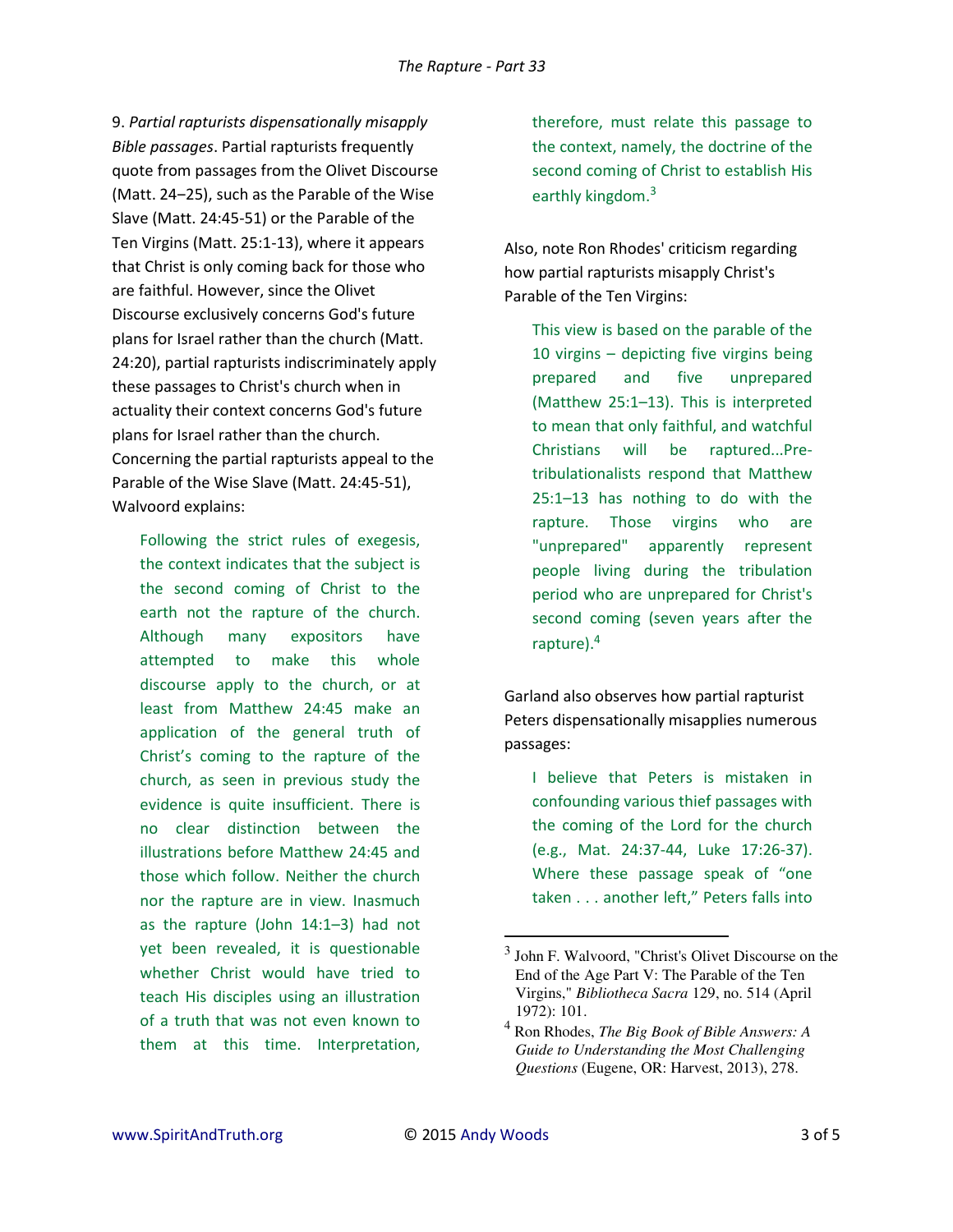the common mistake of misinterpreting Second Coming judgment passages as Rapture passages...If we consider various passages where people fail to watch or perform, we find that some very serious consequences result: Left as dead for birds of prey (Mat. [24:28,](http://www.spiritandtruth.org/bibles/nasb/b40c024.htm#Mat._C24V28) [37-43;](http://www.spiritandtruth.org/bibles/nasb/b40c024.htm#Mat._C24V37) Luke [17:37\)](http://www.spiritandtruth.org/bibles/nasb/b42c017.htm#Luke_C17V37). Being cut in two with the hypocrites, weeping and gnashing of teeth (Mat. [24:51\)](http://www.spiritandtruth.org/bibles/nasb/b40c024.htm#Mat._C24V51). Being shut out from the wedding feast with the Master proclaiming, I do not know you (Mat. [25:12](http://www.spiritandtruth.org/bibles/nasb/b40c025.htm#Mat._C25V12) cf. Mat. [7:23\)](http://www.spiritandtruth.org/bibles/nasb/b40c007.htm#Mat._C7V23). Being cast into outer darkness, weeping and gnashing of teeth (Mat. [25:30\)](http://www.spiritandtruth.org/bibles/nasb/b40c025.htm#Mat._C25V30). Although some teach that "outer darkness" is a place where underperforming believers may suffer during the Millennial Kingdom, this seems most unlikely. Jesus clearly states that those Jews who did not believe in Him-the faithless "sons of the Kingdom"-were bound for outer darkness (Mat. [8:12\)](http://www.spiritandtruth.org/bibles/nasb/b41c008.htm#Mark_C8V12)...While not focusing specifically on Rapture-related warning passages here, I hope you can see that the way in which a person interprets various readiness warning passages—whether they can have in view believers who are securely saved—will have a lot to do with whether a teacher believes that the body of Christ will be sliced into two companies, either at the Rapture or at the entry to the Millennial Kingdom to follow. Peters, while having much to offer concerning the coming Kingdom and eschatology in general, appears to be comfortable with the idea that it is our performance rather than identity that determines our destiny in relation to the Rapture. I take the opposite view: that those who are in Christ are joined to Christ in a way which cannot (and will not) be broken.<sup>5</sup>

Pentecost also notes how partial rapturists dispensationally misapply Luke 21:36, which says, "But keep on the alert at all times, praying that you may have strength to escape all these things that are about to take place, and to stand before the Son of Man." He notes:

It will be observed that the primary reference in this chapter is to the nation of Israel, who was already in the tribulation period, and therefore this is not applicable to the church. The things to be escaped are judgments associated with "that day" (vs. 34), that is, the Day of the Lord. Watchfulness is enjoined upon the church (1 Thessalonians 5:6; Titus 2:13) apart from being found worthy to participate in the translation.<sup>6</sup>

Pentecost also explains how partial rapturists similarly misapply Matthew 24:41-42, which says, "Two women *will be* grinding at the mill; one will be taken and one will be left. Therefore be on the alert, for you do not know which day your Lord is coming." He observes, "Again, this passage is in that discourse in

l

<sup>5</sup> Anthony Garland, "Q181 : George Peters and the Partial Rapture View," online: [www.spiritandtruth.o](http://www.soniclight.com/)rg, accessed 13 August 2015.

<sup>6</sup> J. Dwight Pentecost, *Things to Come: A Study in Biblical Eschatology* (Findlay, OH: Dunham, 1958; reprint, Grand Rapids, Zondervan, 1964), 161-62.